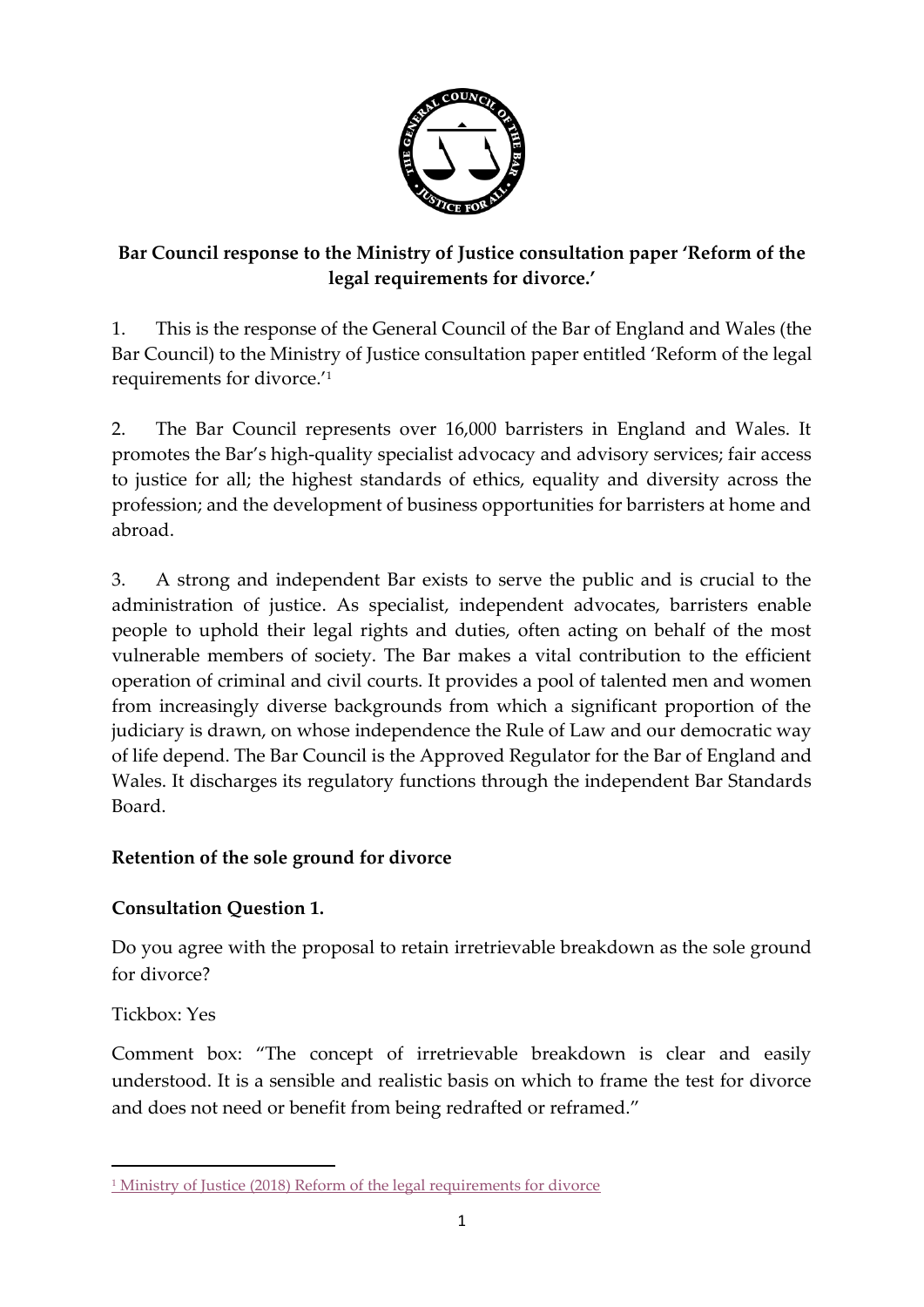# **Replacement of the five facts with notice of irretrievable marital breakdown**

# **Consultation Question 2.**

In principle, do you agree with the proposal to replace the five facts with a notification process?

# Tickbox: Yes

Comment box: "The imperial and anecdotal evidence from practitioners is clear that the current requirement to evidence one of the five facts to obtain a divorce serves to fuel conflict between divorcing spouses and is inimical to the welfare interests of the children of divorcing parents.

The evidence suggests that the "facts" relied upon are rarely representative of the reality of the breakdown of the marriage. This demonstrates that the five facts have become a hoop to jump through rather than a genuine foundation for a grant of decree nisi. It inadvertently runs the risk of pitching spouses against each other in terms of whose fault it is that the marriage has broken down. Further, there is a risk of bargaining and abuse of power in terms of the factual basis on which the divorce is granted or delay of the process by entering into a factual dispute.

There is a real potential for children to be exposed to this conflict and to be over aware of their parents' stress, anxiety and allegations. There is the real risk that divorcing parents have their focus skewed away from focussing on the welfare of their children as they negotiate the grounds of their divorce.

'The Owens' case in the Supreme Court provoked widespread debate and concern at the notion that one partner could be "trapped" in a marriage because the court had determined that their spouses' behaviour had not been sufficiently intolerable to satisfy the ground required, even though the test is subjective rather than objective.

The proposal will also address the fact that adultery is a ground of divorce in marriage (s. 1 MCA) but not a ground in respect of civil partnerships due to the definition of adultery requiring sexual intercourse with someone of the opposite sex. A spouse or civil partner having sexual intercourse with someone of the same sex is not technically adultery although in many cases it would lead to the irretrievable breakdown of the marriage or civil partnership."

# **Consultation Question 3.**

Do you consider that provision should be made for notice to be given jointly by both parties to the marriage as well as for notice to be given by only one party?

Tickbox: Yes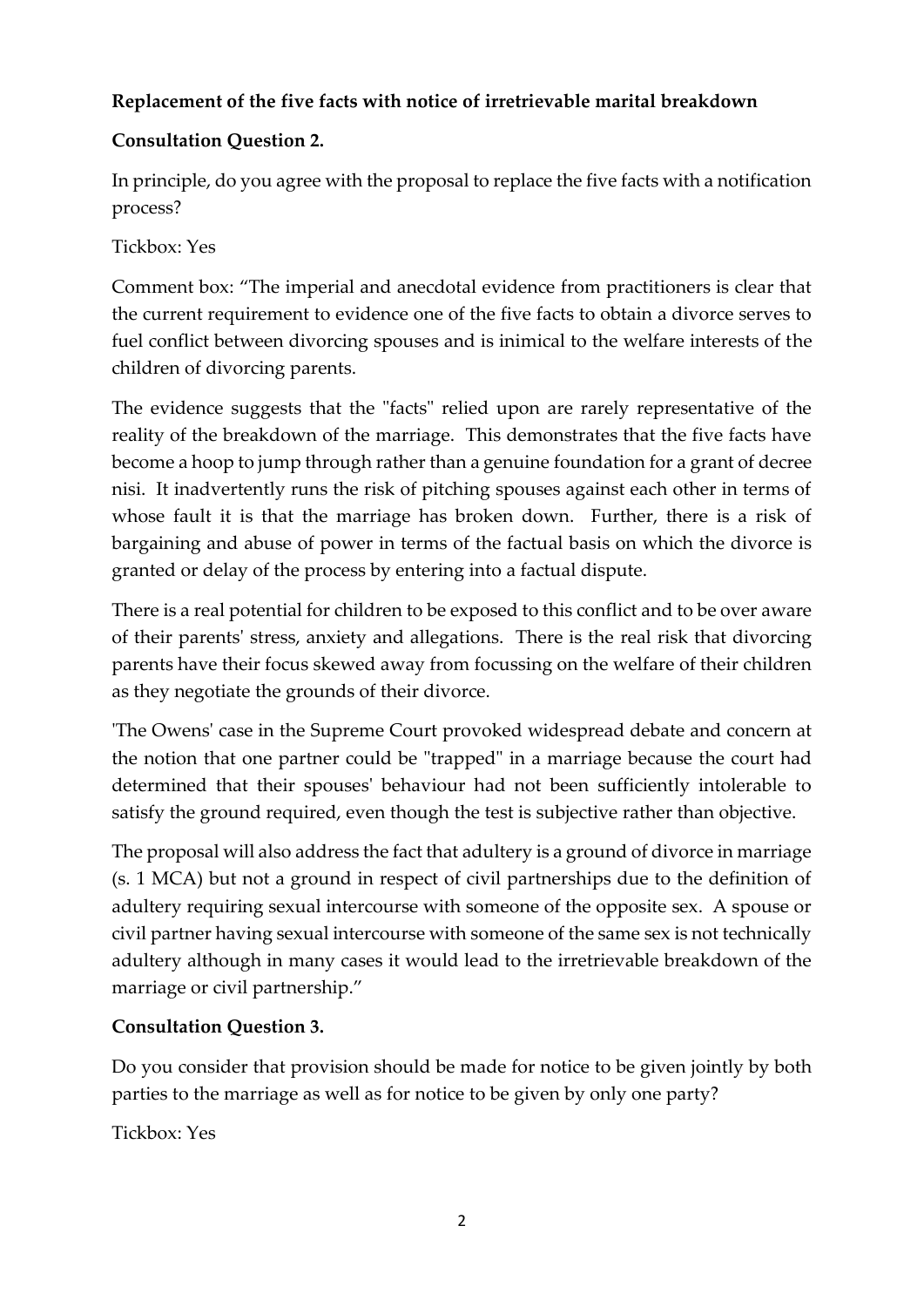Comment box: "If both parties to the marriage agree that their marriage has irretrievably broken down they should have the opportunity to give a joint notification. It is inappropriate in those circumstances for one spouse only to be able to give notice.

A provision that both parties to the marriage may give notification may enable a greater sense of fairness and a reflection of the reality of the breakdown of many marriages. If both parties agree that the marriage has irretrievably broken down they will benefit from both taking responsibility for bringing the marriage to an end. This would seem to be an important practical step away from fault-based divorce and could promote honesty and co-operation. Joint notification may also protect children of the marriage from perceiving one parent rather than the other as the cause of the breakdown of the marriage and be able to maintain a positive relationship with both parents during and post-divorce."

#### **Minimum timeframe of the divorce process.**

### **Consultation Question 4.**

We have set out reasons why the Government thinks it helpful to retain the two-stage decree process (decree nisi and decree absolute). Do you agree?

#### Tickbox: Yes

Comment box: "The principle of the two-stage decree is easily understandable to divorcing couples. It is logical to agree the end of the marriage in principle and then to move to finalising financial and other matters between the spouses before finalising the divorce."

#### **Consultation Question 5.**

What minimum period do you think would be most appropriate to reduce family conflict, and how should it be measured?

Tickbox: Six weeks (the current minimum period is six weeks and a day)

Comment box: "As a general observation, a period of 6 months may cause an unacceptable delay to spouses who do not have dependant children or whose financial affairs are straightforward to resolve and to spouses who have lived separately prior to the divorce.

It is not clear whether there is empirical or anecdotal evidence that the current period of 6 weeks and 1 day is too short a period of time and what the reasoning is for extending it to 6 months. The period is a minimum and a decree absolute will not be made until the court is satisfied that to make a decree absolute will not cause hardship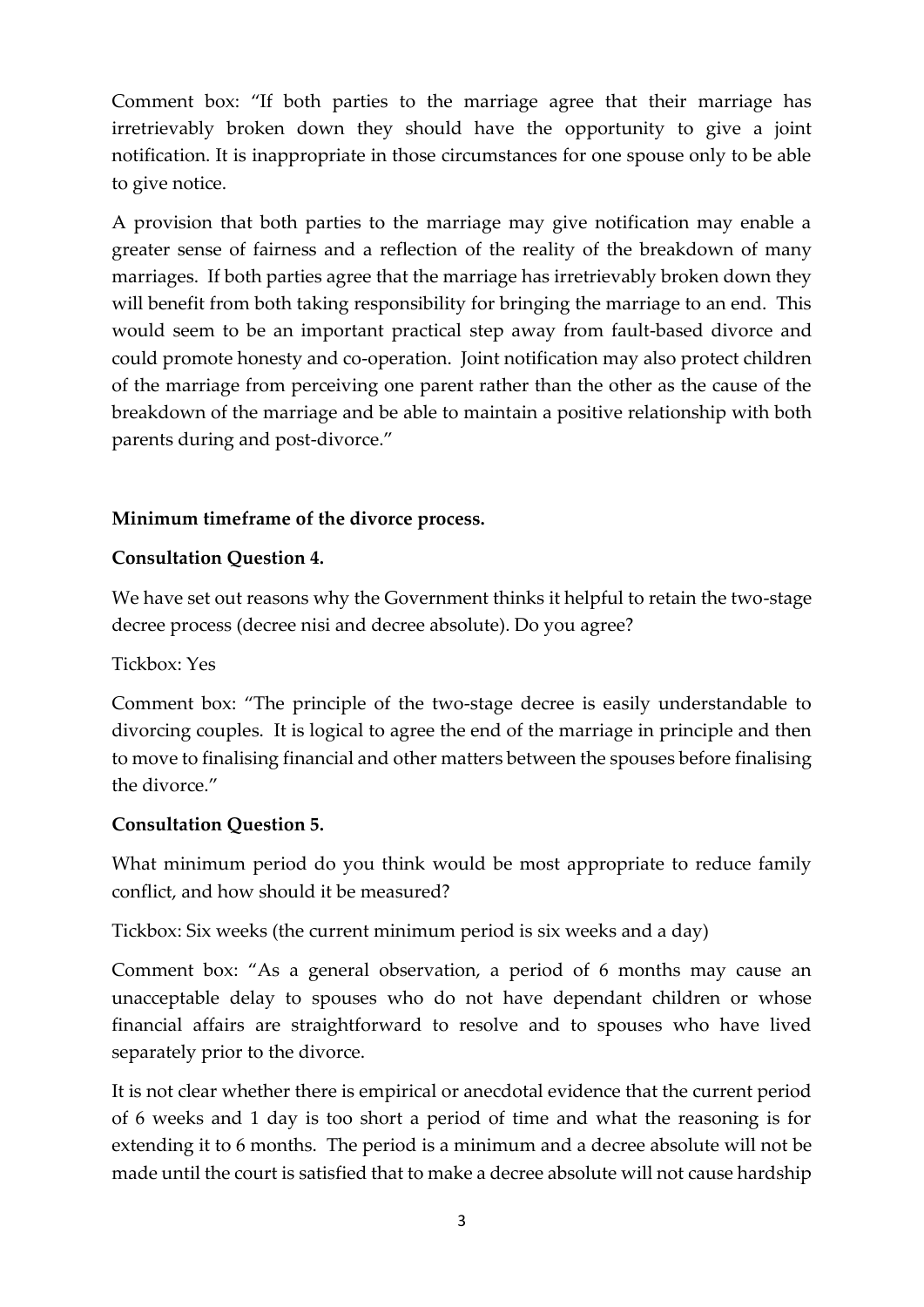and, in the case of a marriage with dependant children, that satisfactory arrangements have been made for the children. (s.2 MCA 1973)

The suggestion in the consultation that a 6 month period allows "a sufficient period for most couples to consider the implications of divorce and reach agreement on practical arrangements, while not being so long a period of uncertainty that it would have a long-term effect on children" may not give sufficient weight to the serious consideration that spouses give to petitioning for divorce at the outset rather than in the period between nisi and absolute decrees."

## **Consultation Question 6.**

Are there any circumstances in which the minimum timeframe should be reduced or even extended?

Tickbox: Yes

Comment box: "Statistically there are a small number of cases where an application is made to reduce the minimum time-frame, examples being to grant decree absolute prior to imminent death or to allow re-marriage prior to a child being born or prior to death. The ability to re-marry in such circumstances is of great significance to the individuals concerned and should be retained notwithstanding the small number of cases this will apply to."

### **Consultation Question 7.**

Do you think that the minimum period on nullity cases should reflect the reformed minimum period in divorce and dissolution cases?

Tickbox: Undecided

Comment box: "This is a matter of social policy at this stage. There is a difference in law between nullity - where a marriage is void (s11MCA) or voidable (s12 MCA) - and the end of a valid marriage. (s12A MCA sets out the grounds on which a marriage converted from a civil partnership is void or voidable.) s13 MCA sets out the bars to relief when a marriage is voidable.

The answer to this question will also depend on what minimum period is introduced. As a general observation a longer minimum period would be more likely to be inappropriate in nullity cases."

## **Removal of the opportunity to contest**

## **Consultation Question 8.**

Do you agree with the proposal to remove the ability to contest as a general rule?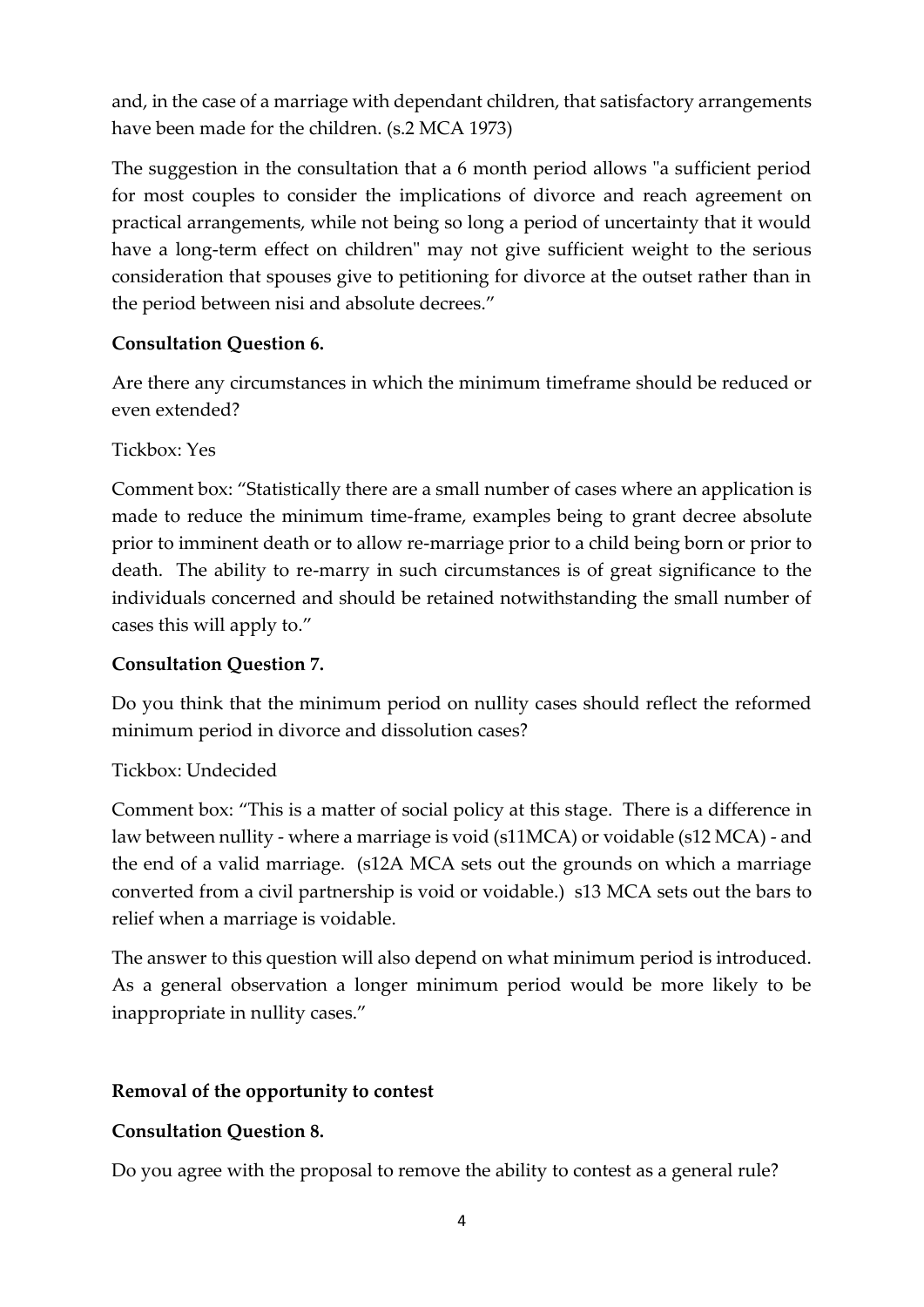#### Tickbox: No

Comment box: **"**The Committee is mindful of the sensitivities within some communities of divorce and the stigma it may bring, more often to the ex-wife than the ex-husband. The Consultation will be assisted by other contributors as to the merits of retaining the ability to contest divorce so as to avoid unilateral divorce that may bring with it intended or unintended detrimental consequences to the respondent spouse.

Protection is already provided to some spouses by S10A of the MCA 1973 which currently provides that once a decree of divorce has been granted but not made absolute and the parties to the marriage concerned (a) were married in accordance with - (i) the usage of the Jews, or (ii) any other prescribed religious usages; and(b) must co-operate if the marriage is to be dissolved in accordance with those usages. This is to protect against a spouse being stuck in legal no man's land where the civil marriage has been dissolved but the religious marriage has not.

It may be proportionate to retain the ability to contest divorce but with permission being required to contest. The objective of this filter would be to protect a vulnerable spouse and children but to otherwise promote the objectives of the reform of the law."

### **Consultation Question 9.**

Are there are any exceptional circumstances in which a respondent should be able to contest the divorce?

#### Tickbox: Yes

Comment box: **"**There may be exceptional circumstances where the welfare of a spouse or dependant children may require that the spouse should be able to contest the divorce. The Committee would consider specific proposals in detail if consulted about draft legislation."

## **Retention of the bar on divorce petitions in the first year.**

#### **Consultation Question 10.**

Do you agree that the bar on petitioning for divorce in the first year of the marriage should remain in place?

#### Tickbox: Undecided

Comment box: "The intention of the law reform under consultation in respect of the decision of a spouse who has concluded that the marriage is over. The bar on petitioning for divorce in the first year of marriage could be seen to be at odds with